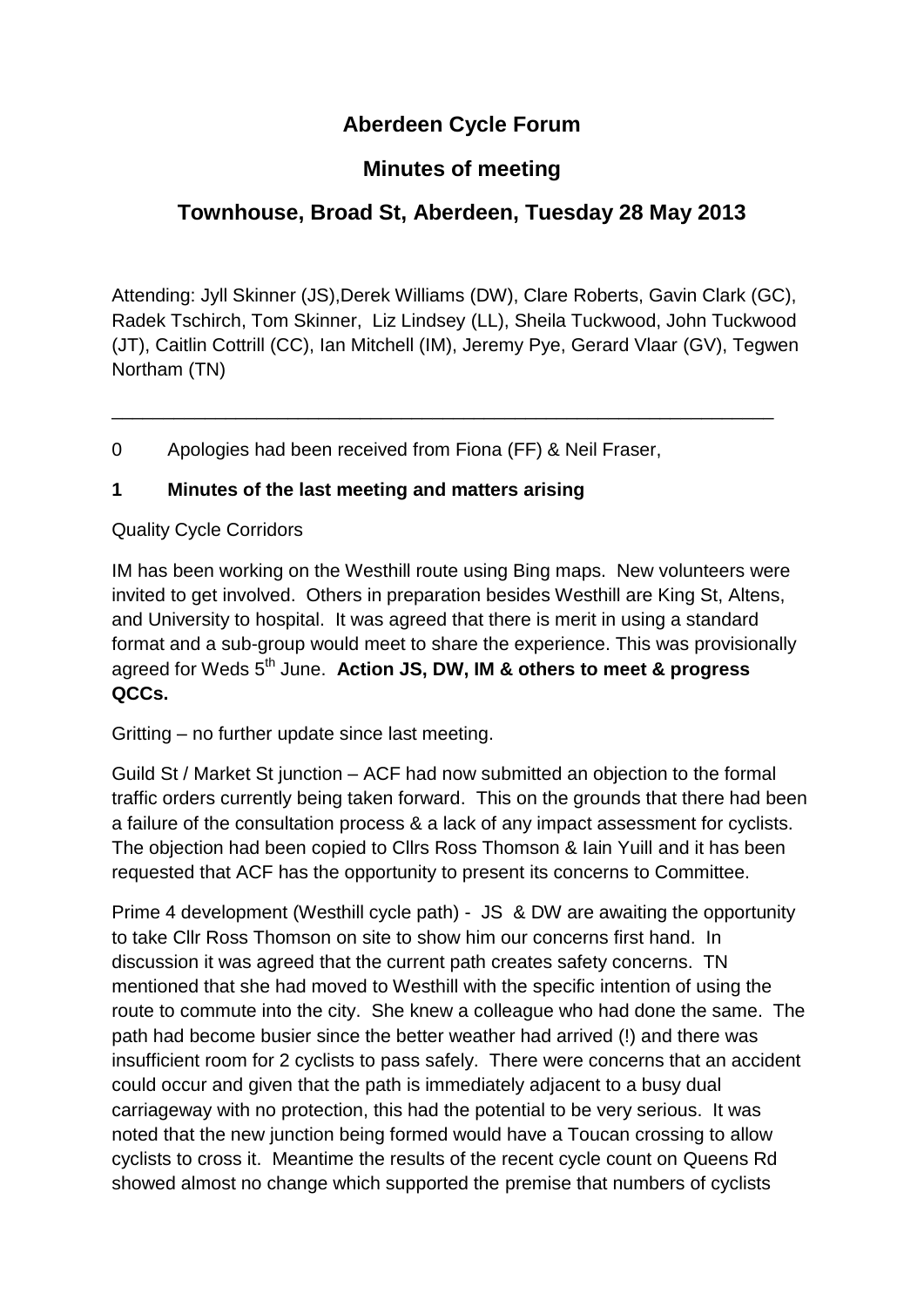were static where they might have been expected to rise because of all the new development. ACF has also submitted an objection to the next phase of development (at the site of the veterinary practice) on the grounds that the cycle path was below standard. In further discussion it was agreed that it would be useful to gather support via a petition. This could be done either via the website but it would also be good to get "first hand" signatures from those using the route every day. TN and JT volunteered to stand by the path for a weekday morning (0700 – 0900) and evening (1600-1800) to gather signatures. **Action JS to prepare a form of petition and TN / JT to action on the ground.**

Roundabouts – Outstanding (JS is awaiting a date for a meeting with officials (Louise Napier & Doug Ritchie)).

Dyce Station cycle paths – this had been referred to Joanna Murray who had agreed to look into it.

Newsletter – please submit any articles to FF

**2. Review meeting with Cllr Barney Crockett**. It is almost 12 months since we met with Cllr Crockett who is leader of the Council, so DW proposed that we should seek a follow up meeting, along with Cllr Thomson if possible. Indeed Cllr Thomson's appointment as ACC's Cycling Champion was a direct result of the previous meeting and had been one of ACF's manifesto points at the local elections of May 2012. Another outcome was that cycling had been added as one of the Council's strategic priorities, and now was a good time to review if that was working. Westhill / Prime 4 was perhaps a good example of how it wasn't**. Action: JS to approach Cllr Crockett for another meeting.**

**3. Pedal on Parliament**. JS reported that the event had been a success with estimates of attendance up on the previous last year. The event organisers estimate was  $3 - 4,000$ .

### **4. AOBs**:

(LL) Hazlehead Park. LL had attended a meeting at which plans for upgrading of the park were discussed. There were lots of ideas, but little money to deliver them. There had been suggestions of a BMX park & cycle training areas. However cycle parking had not really progressed and it seemed that it was not being given much priority. It was suggested that LL could take it up with Louise Napier to see if ACC could deploy some of its 'stock' of Sheffield stands. The vicinity of the cafe was felt to be the priority and the contrast was made with Duthie Park where the stands outside the Winter Gardens are very well used.

(IM & CC) IM had attended a meeting of the MUSIC group "Mitigation in Urban Areas: Solutions for Innovative Cities"(Setting the Agenda for Aberdeen's Energy